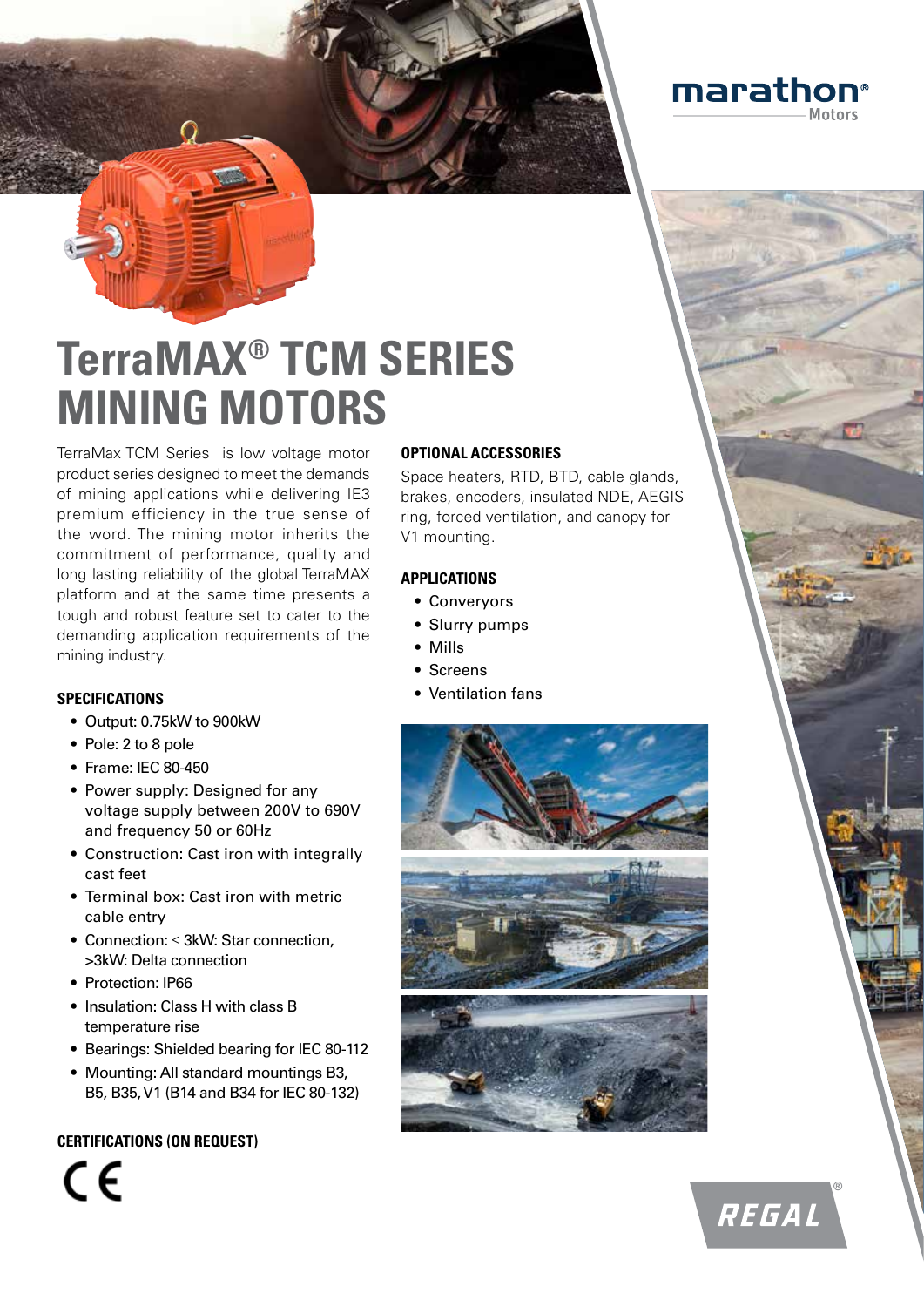# **PERFORMANCE DATA**

|                 |             |                | 50 Hz Supply             |                                      |           |      |                      |                   |      |      |                                    |                                       |                                                         |                                   |        |
|-----------------|-------------|----------------|--------------------------|--------------------------------------|-----------|------|----------------------|-------------------|------|------|------------------------------------|---------------------------------------|---------------------------------------------------------|-----------------------------------|--------|
| Model No.       |             |                | <b>Frame Rated Speed</b> | <b>Power</b><br><b>Full Load Amp</b> |           |      |                      | <b>Efficiency</b> |      |      | <b>Starting</b><br><b>Starting</b> |                                       | Breakdown                                               | <b>Moment</b>                     | Weight |
|                 |             | (kW)           | (RPM)                    | 380V                                 | 400V 415V |      | factor               | 100%              | 75%  | 50%  | <b>Current</b>                     | <b>Torque</b><br>$(T_{LR}/T_{RATED})$ | <b>Torque</b><br>(T <sub>BD</sub> /T <sub>RATED</sub> ) | of Inertia<br>(kgm <sup>2</sup> ) | (kg)   |
|                 |             |                |                          |                                      |           |      | <b>2 POLE MOTORS</b> |                   |      |      | $ ( _{LR}/ _{RATED}) $             |                                       |                                                         |                                   |        |
| TCMP751AGAC011  | 80M         | 0.75           | 2880                     | 1.7                                  | 1.6       | 1.6  | 0.83                 | 80.7              | 80.7 | 75.6 | 6.5                                | 3.0                                   | 3.3                                                     | 0.0013                            | 19     |
| TCM1P11AGAC011  | 80M         | 1.1            | 2878                     | 2.4                                  | 2.3       | 2.2  | 0.84                 | 82.7              | 82.7 | 79.3 | 6.8                                | 3.2                                   | 3.3                                                     | 0.0016                            | 20     |
| TCM1P51A…GAC011 | 90S         | 1.5            | 2888                     | 3.2                                  | 3.0       | 2.9  | 0.85                 | 84.2              | 84.2 | 81.8 | 7.5                                | 3.5                                   | 3.5                                                     | 0.0021                            | 25     |
| TCM2P21A…GAC011 | 90L         | 2.2            | 2889                     | 4.4                                  | 4.2       | 4.0  | 0.88                 | 85.9              | 85.9 | 84.7 | 8.1                                | 3.8                                   | 3.6                                                     | 0.0029                            | 28     |
| TCM0031AGAC011  | 100L        | 3              | 2889                     | 5.8                                  | 5.5       | 5.3  | 0.90                 | 87.1              | 87.1 | 86.6 | 7.9                                | 3.2                                   | 3.6                                                     | 0.0042                            | 38     |
| TCM0041AGAC011  | 112M        | $\overline{4}$ | 2921                     | 7.7                                  | 7.3       | 7.0  | 0.90                 | 88.1              | 88.1 | 88.1 | 8.6                                | 2.7                                   | 3.7                                                     | 0.0101                            | 47     |
| TCM5P51AGAC011  | <b>132S</b> | 5.5            | 2936                     | 10.5                                 | 10.0      | 9.6  | 0.89                 | 89.2              | 89.2 | 87.7 | 7.7                                | 2.4                                   | 3.6                                                     | 0.0184                            | 76     |
| TCM7P51AGAC011  | <b>132S</b> | 7.5            | 2934                     | 14.1                                 | 13.4      | 12.9 | 0.90                 | 90.1              | 90.1 | 89.3 | 7.8                                | 2.6                                   | 3.6                                                     | 0.0214                            | 82     |
| TCM0111AGAC011  | 160M        | 11             | 2955                     | 20.6                                 | 19.6      | 18.9 | 0.89                 | 91.2              | 91.2 | 89.7 | 7.9                                | 2.3                                   | 3.7                                                     | 0.0626                            | 136    |
| TCM0151AGAC011  | 160M        | 15             | 2956                     | 27.9                                 | 26.5      | 25.5 | 0.89                 | 91.9              | 91.9 | 90.9 | 8.4                                | 2.6                                   | 3.9                                                     | 0.0754                            | 150    |
| TCM18P1AGAC011  | 160L        | 18.5           | 2953                     | 33.4                                 | 31.8      | 30.6 | 0.91                 | 92.4              | 92.4 | 91.9 | 8.1                                | 2.6                                   | 3.6                                                     | 0.0928                            | 174    |
| TCM0221A…GAC011 | 180M        | 22             | 2961                     | 41.4                                 | 39.4      | 38.0 | 0.87                 | 92.7              | 92.7 | 91.3 | 7.4                                | 2.2                                   | 3.6                                                     | 0.1399                            | 209    |
| TCM0301AGAC011  | 200L        | 30             | 2973                     | 57.5                                 | 54.6      | 52.6 | 0.85                 | 93.3              | 93.3 | 91.6 | 7.4                                | 2.1                                   | 3.7                                                     | 0.243                             | 269    |
| TCM0371AGAC011  | 200L        | 37             | 2974                     | 69.8                                 | 66.3      | 63.9 | 0.86                 | 93.7              | 93.7 | 92.5 | 7.8                                | 2.4                                   | 3.8                                                     | 0.2934                            | 300    |
| TCM0451AGAC011  | 225M        | 45             | 2978                     | 83.6                                 | 79.4      | 76.6 | 0.87                 | 94.0              | 94.0 | 92.7 | 8.0                                | 2.2                                   | 3.9                                                     | 0.4264                            | 404    |
| TCM0551AGAC011  | 250M        | 55             | 2977                     | 99.6                                 | 94.6      | 91.2 | 0.89                 | 94.3              | 94.3 | 93.0 | 7.0                                | 1.9                                   | 3.4                                                     | 0.6214                            | 495    |
| TCM0751AGAC011  | 280S        | 75             | 2983                     | 137                                  | 130       | 125  | 0.88                 | 94.7              | 94.7 | 93.2 | 7.9                                | 2.1                                   | 3.8                                                     | 1.0793                            | 677    |
| TCM0901AGAC011  | 280M        | 90             | 2982                     | 162                                  | 154       | 148  | 0.89                 | 95.0              | 95.0 | 93.9 | 7.6                                | 2.1                                   | 3.6                                                     | 1.1811                            | 732    |
| TCM1101AGAC011  | 315S        | 110            | 2983                     | 199                                  | 190       | 183  | 0.88                 | 95.2              | 95.2 | 92.7 | 7.2                                | 2.0                                   | 3.6                                                     | 2.2274                            | 986    |
| TCM1321A…GAC011 | 315M        | 132            | 2984                     | 236                                  | 224       | 216  | 0.89                 | 95.4              | 95.4 | 93.3 | 7.4                                | 2.2                                   | 3.7                                                     | 2.4236                            | 1037   |
| TCM1601A…GAC011 | 315L        | 160            | 2983                     | 286                                  | 271       | 262  | 0.89                 | 95.6              | 95.6 | 94.0 | 7.3                                | 2.2                                   | 3.6                                                     | 2.7640                            | 1164   |
| TCM2001AGAC011  | 315L        | 200            | 2984                     | 356                                  | 339       | 326  | 0.89                 | 95.8              | 95.8 | 94.6 | 7.3                                | 2.3                                   | 3.6                                                     | 3.0911                            | 1245   |
| TCM2501AGAC011  | 355M        | 250            | 2983                     | 441                                  | 419       | 403  | 0.90                 | 95.8              | 95.8 | 94.2 | 6.9                                | 2.0                                   | 3.3                                                     | 4.0729                            | 1737   |
| TCM3151AGAC011  | 355L        | 315            | 2984                     | 555                                  | 527       | 508  | 0.90                 | 95.8              | 95.8 | 94.9 | 7.0                                | 2.1                                   | 3.3                                                     | 4.7428                            | 1878   |
| TCM3551AGAC011  | 355L        | 355            | 2987                     | 633                                  | 601       | 579  | 0.89                 | 95.8              | 95.8 | 95.0 | 8.6                                | 2.8                                   | 4.0                                                     | 5.7956                            | 2107   |
| TCM3751AGAC011  | 355L        | 375            | 2986                     | 661                                  | 628       | 605  | 0.90                 | 95.8              | 95.8 | 95.2 | 8.1                                | 2.6                                   | 3.7                                                     | 5.7956                            | 2107   |
| TCM4501AGAC011  | 400S        | 450            | 2988                     | 802                                  | 762       | 734  | 0.89                 | 95.8              | 95.8 | 95.3 | 7.7                                | 2.3                                   | 3.7                                                     | 10.300                            | 3400   |
| TCM5001A…GAC011 | 400X        | 500            | 2988                     | 880                                  | 836       | 806  | 0.90                 | 95.9              | 95.9 | 95.5 | 7.5                                | 2.2                                   | 3.6                                                     | 11.100                            | 3550   |
| TCM5601A…GAC011 | 400X        | 560            | 2987                     | 984                                  | 935       | 901  | 0.90                 | 96.1              | 96.1 | 95.7 | 7.5                                | 2.2                                   | 3.6                                                     | 11.700                            | 3680   |
|                 |             |                |                          |                                      |           |      | <b>4 POLE MOTORS</b> |                   |      |      |                                    |                                       |                                                         |                                   |        |
| TCMP752AGAC011  | 80M         | 0.75           | 1446                     | 1.8                                  | 1.7       | 1.7  | 0.75                 | 82.5              | 82.5 | 77.6 | 6.6                                | 3.0                                   | 3.0                                                     | 0.0031                            | 22     |
| TCM1P12AGAC011  | 90S         | 1.1            | 1450                     | 2.6                                  | 2.5       | 2.4  | 0.77                 | 84.1              | 84.1 | 79.1 | 6.8                                | 2.9                                   | 3.4                                                     | 0.0045                            | 25     |
| TCM1P52AGAC011  | 90L         | 1.5            | 1448                     | 3.5                                  | 3.3       | 3.2  | 0.77                 | 85.3              | 85.3 | 80.3 | 7.0                                | 3.0                                   | 3.4                                                     | 0.0052                            | 26     |
| TCM2P22AGAC011  | 100L        | 2.2            | 1456                     | 4.6                                  | 4.4       | 4.2  | 0.84                 | 86.7              | 86.7 | 85.1 | 7.0                                | 2.3                                   | 2.9                                                     | 0.0115                            | 39     |
| TCM0032AGAC011  | 100L        | 3              | 1458                     | 6.2                                  | 5.9       | 5.7  | 0.84                 | 87.7              | 87.7 | 86.2 | 7.7                                | 2.6                                   | 3.1                                                     | 0.0145                            | 44     |
| TCM0042AGAC011  |             | 4              | 1457                     |                                      | 7.9       |      |                      | 88.6              | 88.6 |      |                                    |                                       |                                                         | 0.0192                            |        |
|                 | 112M        |                |                          | 8.3                                  |           | 7.6  | 0.83                 |                   |      | 88.1 | 8.4                                | 3.2                                   | 3.6                                                     |                                   | 55     |
| TCM5P52AGAC011  | 132S        | 5.5            | 1468                     | 11.1                                 | 10.5      | 10.2 | 0.84                 | 89.6              | 89.6 | 89.7 | 6.7                                | 2.3                                   | 2.7                                                     | 0.0446                            | 84     |
| TCM7P52AGAC011  | 132M        | 7.5            | 1470                     | 15.2                                 | 14.4      | 13.9 | 0.83                 | 90.4              | 90.4 | 90.4 | 7.5                                | 2.8                                   | 3.0                                                     | 0.0550                            | 94     |
| TCM0112AGAC011  | 160M        | 11             | 1475                     | 21.8                                 | 20.7      | 19.9 | 0.84                 | 91.4              | 91.4 | 90.6 | 7.3                                | 2.5                                   | 3.3                                                     | 0.1200                            | 148    |
| TCM0152AGAC011  | 160L        | 15             | 1476                     | 29.1                                 | 27.7      | 26.7 | 0.85                 | 92.1              | 92.1 | 91.6 | 7.6                                | 2.7                                   | 3.4                                                     | 0.1597                            | 180    |
| TCM18P2AGAC011  | 180M        | 18.5           | 1477                     | 36.6                                 | 34.7      | 33.5 | 0.83                 | 92.6              | 92.6 | 92.2 | 7.3                                | 2.5                                   | 3.3                                                     | 0.2209                            | 220    |
| TCM0222AGAC011  | 180L        | 22             | 1478                     | 43.8                                 | 41.6      | 40.1 | 0.82                 | 93.0              | 93.0 | 92.5 | 7.5                                | 2.7                                   | 3.5                                                     | 0.2415                            | 240    |
| TCM0302AGAC011  | 200L        | 30             | 1479                     | 57.3                                 | 54.4      | 52.5 | 0.85                 | 93.6              | 93.6 | 93.6 | 6.6                                | 2.2                                   | 2.9                                                     | 0.4488                            | 274    |
| TCM0372AGAC011  | 225S        | 37             | 1484                     | 70.4                                 | 66.9      | 64.5 | 0.85                 | 93.9              | 93.9 | 94.0 | 7.3                                | 2.4                                   | 3.1                                                     | 0.6683                            | 385    |
| TCM0452AGAC011  | 225M        | 45             | 1483                     | 85.4                                 | 81.1      | 78.2 | 0.85                 | 94.2              | 94.2 | 94.2 | 7.2                                | 2.4                                   | 3.0                                                     | 0.713                             | 399    |
| TCM0552AGAC011  | 250M        | 55             | 1487                     | 103                                  | 97.6      | 94.1 | 0.86                 | 94.6              | 94.6 | 94.0 | 7.2                                | 2.2                                   | 3.4                                                     | 1.3974                            | 541    |
| TCM0752AGAC011  | 280S        | 75             | 1489                     | 138                                  | 131       | 126  | 0.87                 | 95.0              | 95.0 | 94.0 | 6.4                                | 2.3                                   | 2.7                                                     | 2.2302                            | 721    |
| TCM0902AGAC011  | 280M        | 90             | 1489                     | 165                                  | 157       | 151  | 0.87                 | 95.2              | 95.2 | 94.5 | 6.4                                | 2.4                                   | 2.7                                                     | 2.3841                            | 764    |
| TCM1102AGAC011  | 315S        | 110            | 1487                     | 199                                  | 189       | 182  | 0.88                 | 95.4              | 95.4 | 95.0 | 6.5                                | 1.9                                   | 2.9                                                     | 3.4482                            | 973    |
| TCM1322AGAC011  | 315M        | 132            | 1488                     | 238                                  | 226       | 218  | 0.88                 | 95.6              | 95.6 | 95.2 | 6.8                                | 2.1                                   | 3.0                                                     | 3.7582                            | 1028   |
| TCM1602AGAC011  | 315L        | 160            | 1488                     | 288                                  | 274       | 264  | 0.88                 | 95.8              | 95.8 | 95.6 | 6.9                                | 2.2                                   | 3.1                                                     | 4.4423                            | 1171   |
|                 |             |                |                          |                                      |           |      |                      |                   |      |      |                                    |                                       |                                                         |                                   |        |
| TCM2002AGAC011  | 315L        | 200            | 1488                     | 356                                  | 338       | 326  | 0.89                 | 96.0              | 96.0 | 95.8 | 6.9                                | 2.2                                   | 3.0                                                     | 5.0623                            | 1261   |
| TCM2502AGAC011  | 355M        | 250            | 1490                     | 445                                  | 422       | 407  | 0.89                 | 96.0              | 96.0 | 95.8 | 6.5                                | 1.9                                   | 2.5                                                     | 8.4434                            | 1764   |
| TCM3152AGAC011  | 355L        | 315            | 1489                     | 554                                  | 526       | 507  | 0.90                 | 96.0              | 96.0 | 96.2 | 6.2                                | 1.8                                   | 2.3                                                     | 10.176                            | 1936   |
| TCM3552AGAC011  | 355L        | 355            | 1490                     | 624                                  | 593       | 572  | 0.90                 | 96.0              | 96.0 | 96.2 | 6.9                                | 2.1                                   | 2.5                                                     | 10.945                            | 2002   |
| TCM3752AGAC011  | 355L        | 375            | 1490                     | 659                                  | 626       | 604  | 0.90                 | 96.0              | 96.0 | 96.3 | 6.6                                | 2.1                                   | 2.4                                                     | 11.138                            | 2028   |
| TCM5002AGAC011  | 400S        | 500            | 1492                     | 879                                  | 835       | 805  | 0.90                 | 96.0              | 96.0 | 95.7 | 6.5                                | 1.8                                   | 2.7                                                     | 21.900                            | 3600   |
| TCM5602AGAC011  | 400X        | 560            | 1492                     | 984                                  | 935       | 901  | 0.90                 | 96.1              | 96.1 | 95.9 | 6.8                                | 1.9                                   | 2.8                                                     | 24.400                            | 3830   |
| TCM6302AGAC011  | 400X        | 630            | 1492                     | 1106                                 | 1050      | 1012 | 0.90                 | 96.2              | 96.2 | 96.0 | 6.8                                | 1.9                                   | 2.8                                                     | 25.800                            | 3960   |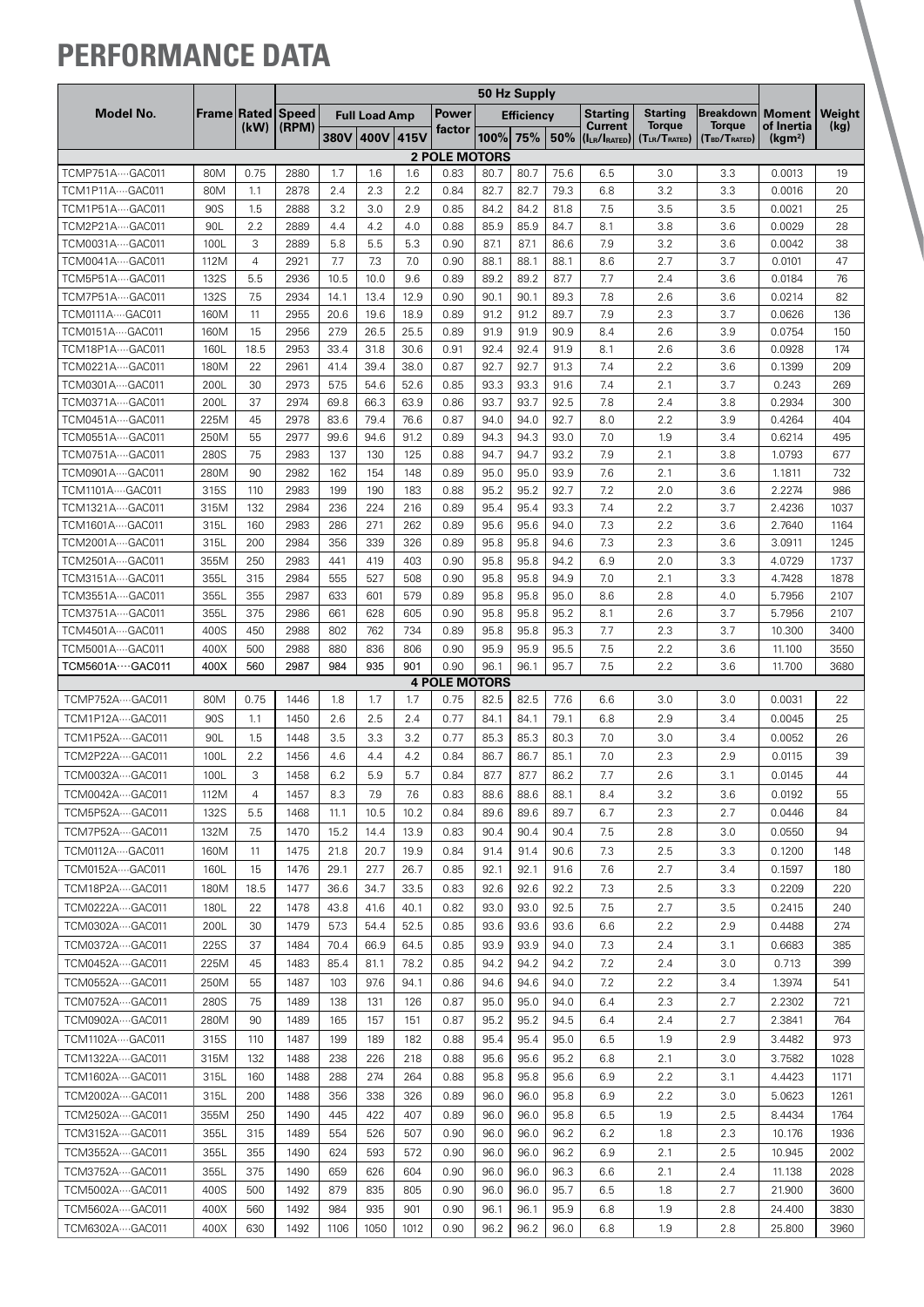# **PERFORMANCE DATA**

| Model No.            |      |      | <b>Frame   Rated   Speed</b> | <b>Full Load Amp</b> |           | <b>Power</b> | <b>Efficiency</b>            |      |      | <b>Starting</b> | <b>Starting</b>                | Breakdown Moment                      |                                       | Weight                            |      |
|----------------------|------|------|------------------------------|----------------------|-----------|--------------|------------------------------|------|------|-----------------|--------------------------------|---------------------------------------|---------------------------------------|-----------------------------------|------|
|                      |      | (kW) | $ $ (RPM)                    | 380V                 | 400V 415V |              | factor                       | 100% | 75%  | 50%             | <b>Current</b><br>(ILR/IRATED) | <b>Torque</b><br>$(T_{LR}/T_{RATED})$ | <b>Torque</b><br>$(T_{BD}/T_{RATED})$ | of Inertia<br>(kgm <sup>2</sup> ) | (kg) |
| <b>6 POLE MOTORS</b> |      |      |                              |                      |           |              |                              |      |      |                 |                                |                                       |                                       |                                   |      |
| TCMP753A ···· GAC011 | 90S  | 0.75 | 946                          | 2.3                  | 2.1       | 2.1          | 0.64                         | 78.9 | 78.9 | 71.1            | 4.8                            | 3.0                                   | 3.1                                   | 0.0036                            | 25   |
| TCM1P13A ···· GAC011 | 90L  | 1.1  | 941                          | 3.1                  | 3.0       | 2.9          | 0.66                         | 81.0 | 81.0 | 74.8            | 4.8                            | 3.0                                   | 3.0                                   | 0.0046                            | 27   |
| TCM1P53A ···· GAC011 | 100L | 1.5  | 966                          | 3.7                  | 3.5       | 3.4          | 0.74                         | 82.5 | 82.5 | 77.8            | 5.9                            | 2.2                                   | 2.7                                   | 0.0143                            | 36   |
| TCM2P23A ···· GAC011 | 112M | 2.2  | 958                          | 5.4                  | 5.2       | 5.0          | 0.73                         | 84.3 | 84.3 | 82.4            | 5.9                            | 2.5                                   | 2.8                                   | 0.0158                            | 47   |
| TCM0033A ···· GAC011 | 132S | 3    | 973                          | 7.5                  | 7.1       | 6.9          | 0.71                         | 85.6 | 85.6 | 84.3            | 5.5                            | 2.0                                   | 2.6                                   | 0.0390                            | 68   |
| TCM0043A ···· GAC011 | 132M | 4    | 973                          | 9.5                  | 9.0       | 8.7          | 0.74                         | 86.8 | 86.8 | 85.9            | 5.6                            | 2.1                                   | 2.6                                   | 0.0494                            | 75   |
| TCM5P53A ···· GAC011 | 132M | 5.5  | 973                          | 12.5                 | 11.9      | 11.4         | 0.76                         | 88.0 | 88.0 | 88.0            | 5.9                            | 2.2                                   | 2.6                                   | 0.0660                            | 86   |
| TCM7P53A ···· GAC011 | 160M | 7.5  | 976                          | 16.0                 | 15.2      | 14.6         | 0.80                         | 89.1 | 89.1 | 88.7            | 5.3                            | 1.8                                   | 2.4                                   | 0.1355                            | 137  |
| TCM0113A ···· GAC011 | 160L | 11   | 977                          | 23.4                 | 22.3      | 21.5         | 0.79                         | 90.3 | 90.3 | 89.6            | 5.6                            | 2.0                                   | 2.6                                   | 0.1811                            | 164  |
| TCM0153A ···· GAC011 | 180L | 15   | 982                          | 32.0                 | 30.4      | 29.3         | 0.78                         | 91.2 | 91.2 | 90.7            | 6.1                            | 2.1                                   | 2.7                                   | 0.3035                            | 224  |
| TCM18P3A ···· GAC011 | 200L | 18.5 | 984                          | 38.3                 | 36.4      | 35.1         | 0.80                         | 91.7 | 91.7 | 91.6            | 5.8                            | 2.0                                   | 2.4                                   | 0.5179                            | 259  |
| TCM0223A ···· GAC011 | 200L | 22   | 984                          | 45.3                 | 43.1      | 41.5         | 0.80                         | 92.2 | 92.2 | 92.1            | 6.0                            | 2.1                                   | 2.5                                   | 0.607                             | 280  |
| TCM0303A ···· GAC011 | 225M | 30   | 987                          | 59.1                 | 56.2      | 54.1         | 0.83                         | 92.9 | 92.9 | 91.9            | 6.8                            | $2.2\,$                               | 2.9                                   | 0.9206                            | 381  |
| TCM0373A ···· GAC011 | 250M | 37   | 987                          | 73.5                 | 69.8      | 67.3         | 0.82                         | 93.3 | 93.3 | 92.8            | 6.8                            | 2.4                                   | 2.9                                   | 1.6082                            | 494  |
| TCM0453A ···· GAC011 | 280S | 45   | 989                          | 90.1                 | 85.6      | 82.5         | 0.81                         | 93.7 | 93.7 | 92.9            | 6.1                            | 1.9                                   | 2.6                                   | 2.2380                            | 600  |
| TCM0553A ···· GAC011 | 280M | 55   | 989                          | 107                  | 102       | 98.0         | 0.83                         | 94.1 | 94.1 | 93.7            | 6.2                            | 1.9                                   | 2.5                                   | 2.6734                            | 624  |
| TCM0753A ···· GAC011 | 315S | 75   | 989                          | 149                  | 141       | 136          | 0.81                         | 94.6 | 94.6 | 94.4            | 5.1                            | 1.6                                   | 2.2                                   | 3.3734                            | 831  |
| TCM0903A ···· GAC011 | 315M | 90   | 990                          | 176                  | 167       | 161          | 0.82                         | 94.9 | 94.9 | 94.7            | 5.2                            | 1.7                                   | 2.2                                   | 3.9282                            | 898  |
| TCM1103A ···· GAC011 | 315L | 110  | 990                          | 214                  | 204       | 196          | 0.82                         | 95.1 | 95.1 | 95.0            | 5.4                            | 1.8                                   | 2.2                                   | 4.7728                            | 1025 |
| TCM1323A ···· GAC011 | 315L | 132  | 990                          | 253                  | 241       | 232          | 0.83                         | 95.4 | 95.4 | 95.2            | 5.4                            | 1.9                                   | 2.2                                   | 5.4662                            | 1097 |
| TCM1603A ···· GAC011 | 355M | 160  | 991                          | 303                  | 288       | 277          | 0.84                         | 95.6 | 95.6 | 95.6            | 6.1                            | 1.9                                   | 2.5                                   | 8.5699                            | 1637 |
| TCM2003A ···· GAC011 | 355M | 200  | 991                          | 373                  | 355       | 342          | 0.85                         | 95.8 | 95.8 | 95.9            | 6.0                            | 1.9                                   | 2.5                                   | 9.9148                            | 1756 |
| TCM2503A ···· GAC011 | 355L | 250  | 991                          | 466                  | 443       | 427          | 0.85                         | 95.8 | 95.8 | 95.9            | 6.1                            | 2.0                                   | 2.5                                   | 11.708                            | 1911 |
| TCM3553A ···· GAC011 | 400S | 355  | 994                          | 653                  | 621       | 598          | 0.86                         | 96.0 | 96.0 | 95.9            | 7.5                            | 2.1                                   | 2.6                                   | 28.200                            | 3300 |
| TCM4003A ···· GAC011 | 400S | 400  | 994                          | 736                  | 699       | 674          | 0.86                         | 96.0 | 96.0 | 95.9            | 7.3                            | 2.0                                   | 2.5                                   | 31.100                            | 3470 |
| TCM4503A ···· GAC011 | 400X | 450  | 994                          | 818                  | 777       | 749          | 0.87                         | 96.1 | 96.1 | 96.0            | 7.3                            | 2.0                                   | 2.5                                   | 34.400                            | 3620 |
| TCM5003A ···· GAC011 | 400X | 500  | 994                          | 909                  | 863       | 832          | 0.87                         | 96.1 | 96.1 | 96.0            | 7.2                            | 1.9                                   | 2.4                                   | 37.800                            | 3750 |
| TCM6303A ···· GAC011 | 450X | 630  | 995                          | 1146                 | 1089      | 1049         | 0.87                         | 96.0 | 96.0 | 95.8            | 7.2                            | 2.0                                   | 2.5                                   | 66.700                            | 4900 |
| TCM0754A ···· GAC011 | 100L | 0.75 | 723                          | 2.3                  | 2.2       | 2.1          | <b>8 POLE MOTORS</b><br>0.66 | 75.0 | 75.0 | 69.5            | 4.8                            | 1.8                                   | 2.7                                   | 0.0149                            | 36   |
| TCM1P14A ···· GAC011 | 100L | 1.1  | 721                          | 3.2                  | 3.0       | 2.9          | 0.67                         | 77.7 | 77.7 | 72.9            | 4.8                            | 1.9                                   | 2.7                                   | 0.0172                            | 39   |
| TCM1P54A ···· GAC011 | 112M | 1.5  | 715                          | 4.2                  | 4.0       | 3.9          | 0.68                         | 79.7 | 79.7 | 77.8            | 4.7                            | 1.9                                   | 2.4                                   | 0.0200                            | 53   |
| TCM2P24A ···· GAC011 | 132S | 2.2  | 723                          | 5.8                  | 5.5       | 5.3          | 0.70                         | 81.9 | 81.9 | 81.3            | 4.4                            | 1.8                                   | 2.3                                   | 0.0453                            | 71   |
| TCM0034A ···· GAC011 | 132M | 3    | 724                          | 7.9                  | 7.5       | 7.2          | 0.69                         | 83.5 | 83.5 | 82.9            | $4.7\,$                        | 2.0                                   | 2.5                                   | 0.0577                            | 80   |
| TCM0044A ···· GAC011 | 160M | 4    | 730                          | 10.4                 | 9.9       | 9.5          | 0.69                         | 84.8 | 84.8 | 85.5            | 5.3                            | 1.8                                   | 2.4                                   | 0.1312                            | 135  |
| TCM5P54A ···· GAC011 | 160M | 5.5  | 729                          | 13.5                 | 12.8      | 12.3         | 0.72                         | 86.2 | 86.2 | 87.0            | 5.3                            | 1.7                                   | 2.3                                   | 0.1674                            | 151  |
| TCM7P54A ···· GAC011 | 160L | 7.5  | 728                          | 18.1                 | 17.2      | 16.6         | 0.72                         | 87.3 | 87.3 | 87.8            | 5.4                            | 1.8                                   | 2.3                                   | 0.2040                            | 175  |
| TCM0114A ···· GAC011 | 180L | 11   | 730                          | 25.8                 | 24.5      | 23.7         | 0.73                         | 88.6 | 88.6 | 89.5            | 6.5                            | 1.8                                   | 3.0                                   | 0.3337                            | 232  |
| TCM0154A ···· GAC011 | 200L | 15   | 739                          | 35.8                 | 34.0      | 32.8         | 0.71                         | 89.6 | 89.6 | 89.0            | 5.5                            | 2.0                                   | 2.6                                   | 0.7327                            | 315  |
| TCM18P4A ···· GAC011 | 225S | 18.5 | 738                          | 40.5                 | 38.5      | 37.1         | 0.77                         | 90.1 | 90.1 | 90.5            | 5.2                            | 1.7                                   | 2.3                                   | 0.8781                            | 376  |
| TCM0224A ···· GAC011 | 225M | 22   | 738                          | 47.3                 | 44.9      | 43.3         | 0.78                         | 90.6 | 90.6 | 91.1            | 5.2                            | 1.7                                   | 2.3                                   | 1.0453                            | 379  |
| TCM0304A ···· GAC011 | 250M | 30   | 739                          | 63.2                 | 60.0      | 57.9         | 0.79                         | 91.3 | 91.3 | 92.8            | 5.3                            | 1.9                                   | 2.3                                   | 2.1617                            | 571  |
| TCM0374A ···· GAC011 | 280S | 37   | 742                          | 78.5                 | 74.6      | 71.9         | 0.78                         | 91.8 | 91.8 | 92.0            | 6.0                            | 2.1                                   | 2.4                                   | 3.2584                            | 728  |
| TCM0454A ···· GAC011 | 280M | 45   | 742                          | 96.3                 | 91.5      | 88.2         | 0.77                         | 92.2 | 92.2 | 92.6            | 5.9                            | 2.1                                   | 2.4                                   | 3.5326                            | 777  |
| TCM0554A ···· GAC011 | 315S | 55   | 742                          | 125                  | 119       | 115          | 0.72                         | 92.5 | 92.5 | 91.4            | 4.7                            | 1.8                                   | 2.1                                   | 3.7895                            | 898  |
| TCM0754A ···· GAC011 | 315S | 75   | 743                          | 168                  | 159       | 154          | 0.73                         | 93.1 | 93.1 | 92.1            | 4.8                            | 1.9                                   | 2.1                                   | 4.8296                            | 909  |
| TCM0904A ···· GAC011 | 315S | 90   | 743                          | 201                  | 191       | 184          | 0.73                         | 93.4 | 93.4 | 92.6            | 4.9                            | 1.9                                   | 2.1                                   | 5.6618                            | 925  |
| TCM1104A ···· GAC011 | 355M | 110  | 743                          | 220                  | 209       | 202          | 0.81                         | 93.7 | 93.7 | 94.2            | 6.0                            | 1.5                                   | 2.5                                   | 7.8323                            | 1566 |
| TCM1324A ···· GAC011 | 355M | 132  | 742                          | 260                  | 247       | 238          | 0.82                         | 94.0 | 94.0 | 94.5            | 6.0                            | 1.5                                   | 2.4                                   | 8.9257                            | 1659 |
| TCM1504A ···· GAC011 | 355M | 150  | 742                          | 295                  | 280       | 270          | 0.82                         | 94.2 | 94.2 | 94.7            | 6.0                            | 1.5                                   | 2.4                                   | 9.9098                            | 1752 |
| TCM1604A ···· GAC011 | 355M | 160  | 742                          | 314                  | 299       | 288          | 0.82                         | 94.3 | 94.3 | 94.8            | 6.2                            | 1.6                                   | 2.5                                   | 10.566                            | 1808 |
| TCM2004A ···· GAC011 | 355L | 200  | 742                          | 387                  | 368       | 354          | 0.83                         | 94.6 | 94.6 | 95.0            | 6.3                            | 1.7                                   | 2.5                                   | 13.190                            | 2034 |
| TCM2804A ···· GAC011 | 400S | 280  | 745                          | 546                  | 519       | 500          | 0.82                         | 95.0 | 95.0 | 94.7            | 6.2                            | 1.7                                   | 2.2                                   | 32.600                            | 3270 |
| TCM3154A ···· GAC011 | 400S | 315  | 745                          | 614                  | 583       | 562          | 0.82                         | 95.1 | 95.1 | 94.8            | 6.3                            | 1.8                                   | 2.3                                   | 36.500                            | 3450 |
| TCM3554A ···· GAC011 | 400X | 355  | 745                          | 692                  | 657       | 634          | 0.82                         | 95.1 | 95.1 | 94.8            | 6.3                            | 1.8                                   | 2.3                                   | 40.400                            | 3710 |
|                      |      |      |                              |                      |           |              |                              |      |      |                 |                                |                                       |                                       |                                   |      |